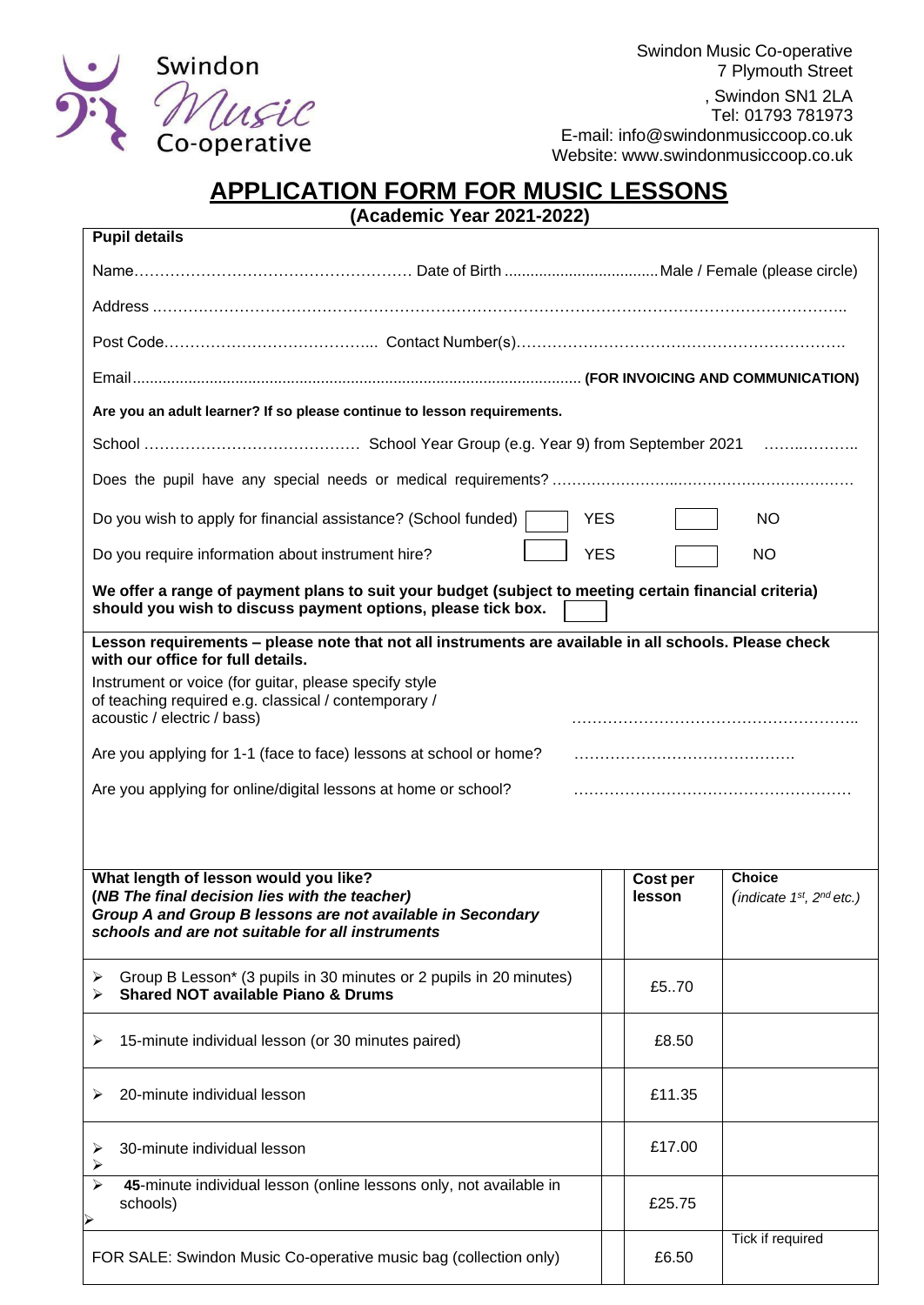# **APPLICATION FORM FOR MUSIC LESSONS (continued):**

### **GDPR**

We are committed to the principles of data protection and information management. All personal information held on computer and manual files will remain confidential to the Swindon Music Co-operative and will not be shared with unauthorised individuals or external companies. However, to facilitate the provision of lessons on school premises, information may be shared with authorised individuals at your child's school. If financial assistance is required, information will be shared with the relevant agencies or organisations. Under the Data Protection Act, you have the right to receive a copy of the personal data we have about you. To receive a copy, please contact the Office Manager. Please tick the box to acknowledge you understand how we use your data and that you consent for us to use it as advised.  $\Gamma$ 

| WHERE DID YOU HEAR ABOUT THE CO-OPERATIVE? |
|--------------------------------------------|
|--------------------------------------------|

From a friend a teacher at school a concert other............................................ (please specify)

| <b>Main group</b>                    |                              | Please tick appropriate box                                                                                                                                                                                                                                                                                                                                                                                                                                                                                                           |                         |
|--------------------------------------|------------------------------|---------------------------------------------------------------------------------------------------------------------------------------------------------------------------------------------------------------------------------------------------------------------------------------------------------------------------------------------------------------------------------------------------------------------------------------------------------------------------------------------------------------------------------------|-------------------------|
| A - White                            | <b>British</b>               | Irish                                                                                                                                                                                                                                                                                                                                                                                                                                                                                                                                 | Other-please<br>specify |
| <b>B</b> – Mixed Race                | White and black<br>Caribbean | White and Black<br>African                                                                                                                                                                                                                                                                                                                                                                                                                                                                                                            | White and Asian         |
| C - Asian or Asian<br><b>British</b> | Indian                       | Pakistani                                                                                                                                                                                                                                                                                                                                                                                                                                                                                                                             | Bangladeshi             |
| D - Black or Black<br><b>British</b> | Caribbean                    | African                                                                                                                                                                                                                                                                                                                                                                                                                                                                                                                               |                         |
| E - Chinese                          | Chinese                      |                                                                                                                                                                                                                                                                                                                                                                                                                                                                                                                                       |                         |
| F - Other ethnic group               | Please specify               |                                                                                                                                                                                                                                                                                                                                                                                                                                                                                                                                       |                         |
| <b>DECLARATION</b>                   |                              |                                                                                                                                                                                                                                                                                                                                                                                                                                                                                                                                       |                         |
| consent document)                    |                              | On behalf of the pupil named overleaf, I apply for instrumental/vocal tuition with the Swindon Music Co-<br>operative Ltd. I have read the terms and conditions and agree to pay fees when required. I understand<br>that lessons will be renewed automatically, and that if I wish to cancel lessons, I agree to do so at<br>the end of term and at least 7 days prior to the start of the new term. I furthermore agree that I will<br>abide by the companies safe guarding policies for online lessons (if agreed and provided via |                         |
| Signed                               |                              |                                                                                                                                                                                                                                                                                                                                                                                                                                                                                                                                       |                         |
|                                      |                              |                                                                                                                                                                                                                                                                                                                                                                                                                                                                                                                                       |                         |

Swindon Music Co-operative would like to use photographs/recordings of our pupils for promotional purposes. Please tick this box if you would like to allow us to include your child for this purpose. You may withdraw this consent at any time.

We may, from time to time, send out marketing information from the Swindon Music Co-operative. This is strictly limited to information regarding services or events concerning Swindon Music Co-operative or its members.

We will not share you details with any other organisation and you can remove yourself from our marketing list at any time. If you wish to receive this information, please tick this box.

### **Please return this form to:**

**Swindon Music Co-operative Ltd, 7 Plymouth Street, SN1 2LA**

**Or by e-mail to:** [sharon@swindonmusiccoop.co.uk](mailto:sharon@swindonmusiccoop.co.uk)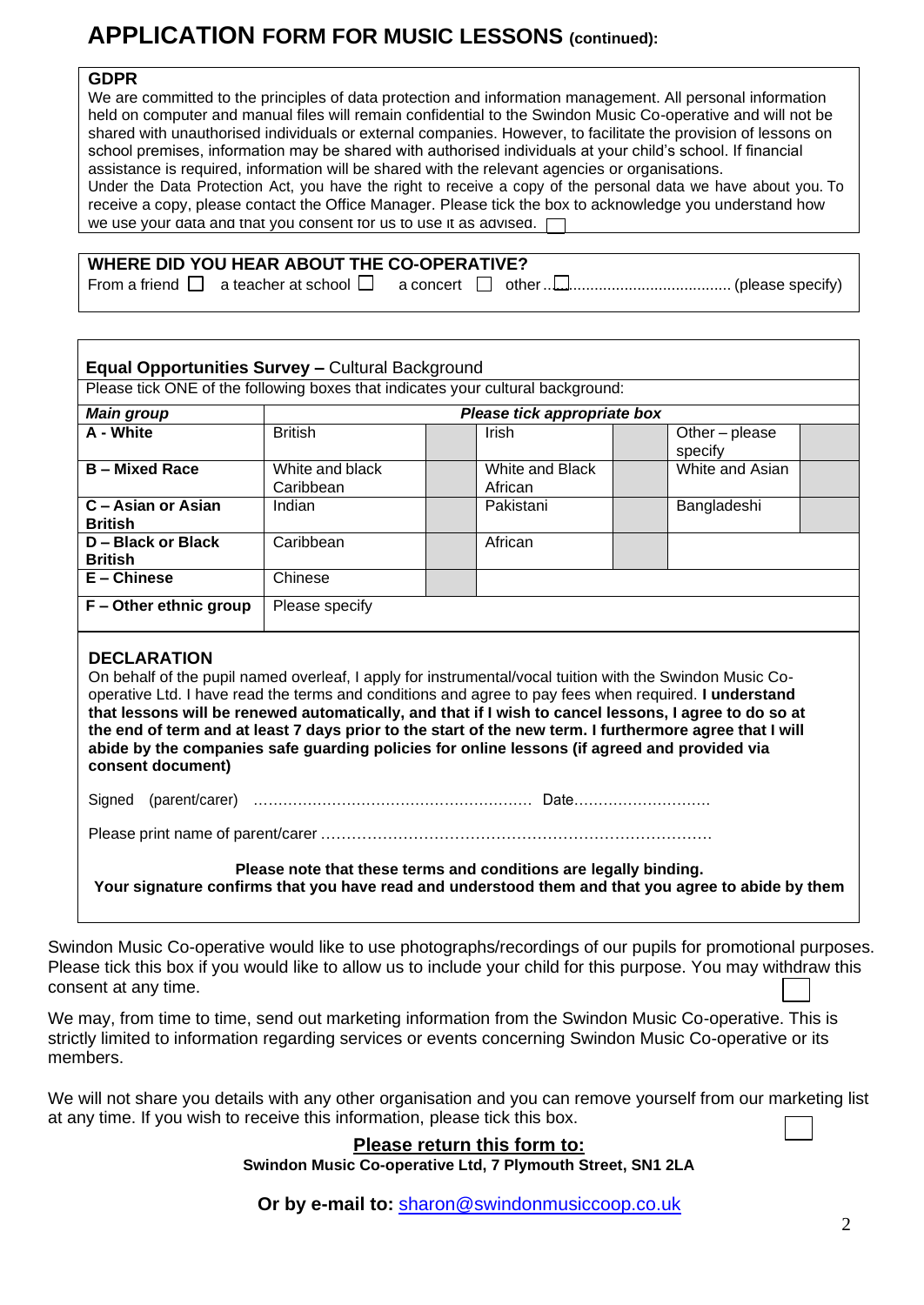## Instrumental lessons - Terms and Conditions (May 2020)

Before completing the application form, please read the following terms and conditions and retain for reference.

#### **1. Instrumental lessons - Terms and Conditions (May 2020)**

- **2.** Before completing the application form, please read the following terms and conditions and retain for reference.
- **3. Lessons in School face to face and online (participating schools)** All applications for tuition must be completed and signed by the pupil's parent/carer and returned to the office. If tuition cannot be arranged, pupil details will be retained on a waiting list for 6 months. The Co-operative aims to provide 34 lessons per academic year. The number of lessons per term may vary according to the number of teaching sessions available.
- **4.** The Co-operative reserves the right to change a pupil's grouping without prior notice, providing the fee charged remains the same. If a grouping change results in a price alteration, the Co-operative will contact the parent/carer as soon as possible to seek agreement. Any changes to individual lessons will only be made with the agreement of the parent/carer.
- **5. Payment:** Invoices are issued three times a year in advance of the start of term as follows: August for terms 1 and 2 (Autumn), November for terms 3 and 4 (Spring) and February for terms 5 and 6 (Summer). **Payment for the full term is required in advance of the term starting**. **Payment options include:** Full payment prior to the start of term, electronic bank transfer, or by debit or credit card on Standing order - please contact the office for a Standing Order mandate and further details. Payment must be prior to the start of term to ensure continuity of tuition, or if joining part way through a term payment is immediate and lessons will not commence until monies are received. **Failure to pay will automatically suspend any further tuition.** Reinstatement will be at the discretion of the teacher and the Co-operative. Lessons missed due to suspension will be forfeited. Music books, accessories, instrumental hire, courses, workshops, examination and accompanist fees are not provided by the Co-operative.
- **6. Financial Assistance**: Where financial assistance is provided by a third-party organisation, this will be reviewed on a termly basis. Information will be shared with the relevant agency to facilitate funding. Liability for payment of lessons remains the responsibility of parent/carer if funding is not received. It is the responsibility of the parent/carer to advise the Co-operative of any changes in circumstance which may affect funding.

**Absence**: If a teacher is absent from a lesson they will aim to re-schedule within the term. If this is not possible, a credit will be given at the end of the term. If a pupil is absent the following apply- No notice or less than 7 days' notice lesson is forfeited and will not be refunded. It is the parent/carers responsibility to give seven days' notice of pupil absence to the Co-operative office, please do not notify the School. Please note thatwhere absence from lessons is due to school related events, e.g. teacher-training day, exams, school trips, work experience the Co-operative office requires seven days' notice as outlined above.

**7. Cancellations:** Notice of cancellation should be sent to the Co-operative office and NOT to the school or individual teacher. Cancellation should be received by the office 7 days prior to the start of the new Term. We invoice as follows Summer Term, Autumn Term, Spring Term**. We do NOT accept midterm cancellations.** Failure to send cancellation as per the terms and conditions will incur a cancellation fee equal to four weeks, failure to pay the fee and we will use a debt collection agency to recover outstanding monies, all additional costs to be borne by the signee of the application form.